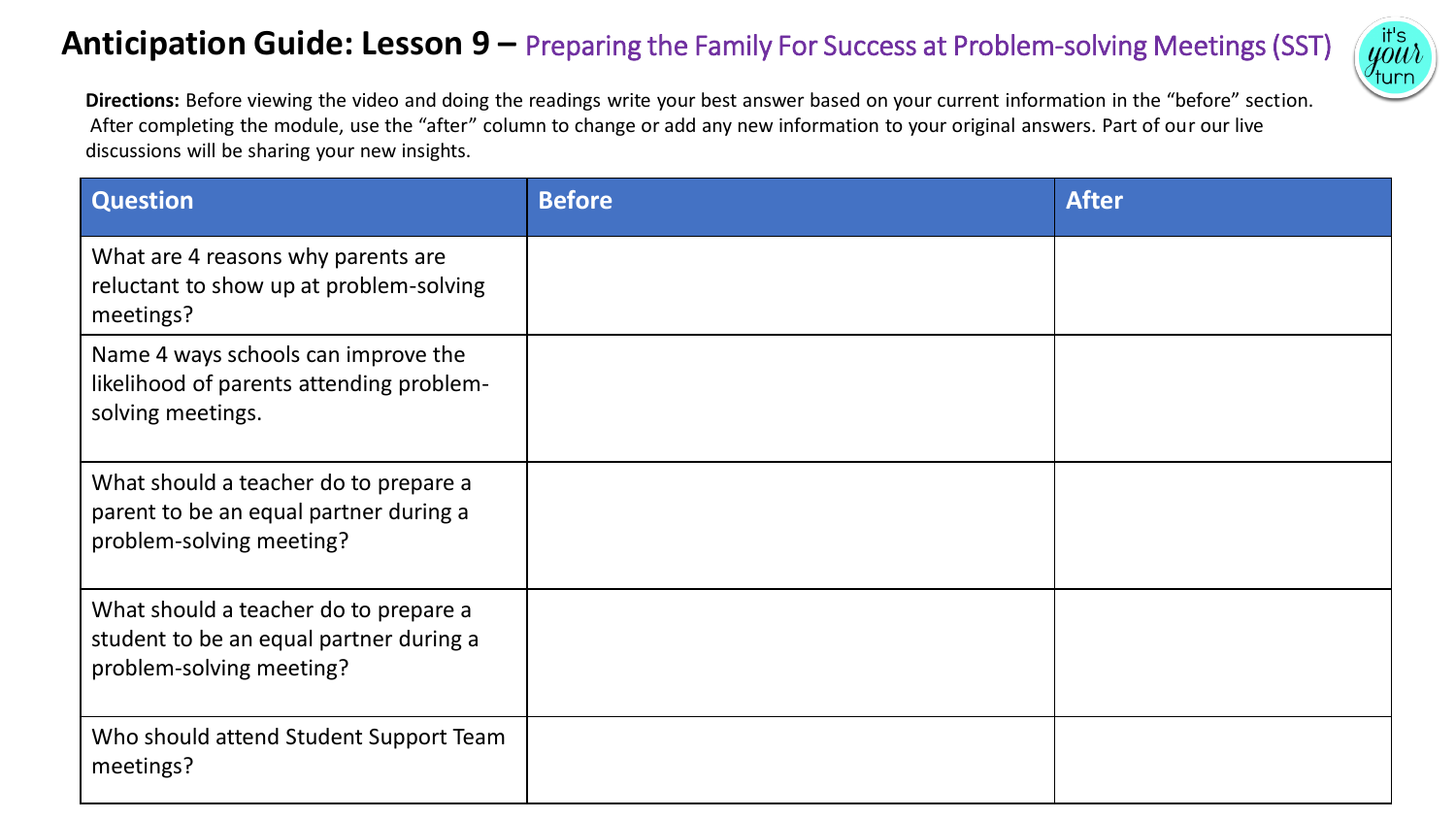## **Lesson 9: Preparing the Family For Success**

**Note-taking Directions**:

- In each of the left side boxes, note three or more things that you find interesting or important while watching the video or reading the book excerpt. Use *direct quotes, descriptions, or short summaries.*
- In the right side boxes, note your thoughts about the things you wrote on the left. *In general, these would be your own reflections, or questions.*
- **A minimum of three entries in each of the boxes** is required to fulfill the note-taking task. We will use this information as a launching point for our online discussions.

| Reading 1: Preparing the Parent: Cassie's Case pp. 114-116  | <b>Reading 1: Questions or reflections</b> |
|-------------------------------------------------------------|--------------------------------------------|
| 1.                                                          |                                            |
| 2.                                                          |                                            |
| 3.                                                          |                                            |
|                                                             |                                            |
| Reading 2: Preparing the Student For the Meeting pp 117-119 | <b>Reading 2: Questions or reflections</b> |
| 1.                                                          |                                            |
| 2.                                                          |                                            |
| 3.                                                          |                                            |
|                                                             |                                            |
| <b>Video 1: Preparing the Family For Success</b>            | <b>Video 1: Questions or reflections</b>   |
| 1.                                                          |                                            |
| 2.                                                          |                                            |
| 3.                                                          |                                            |
|                                                             |                                            |